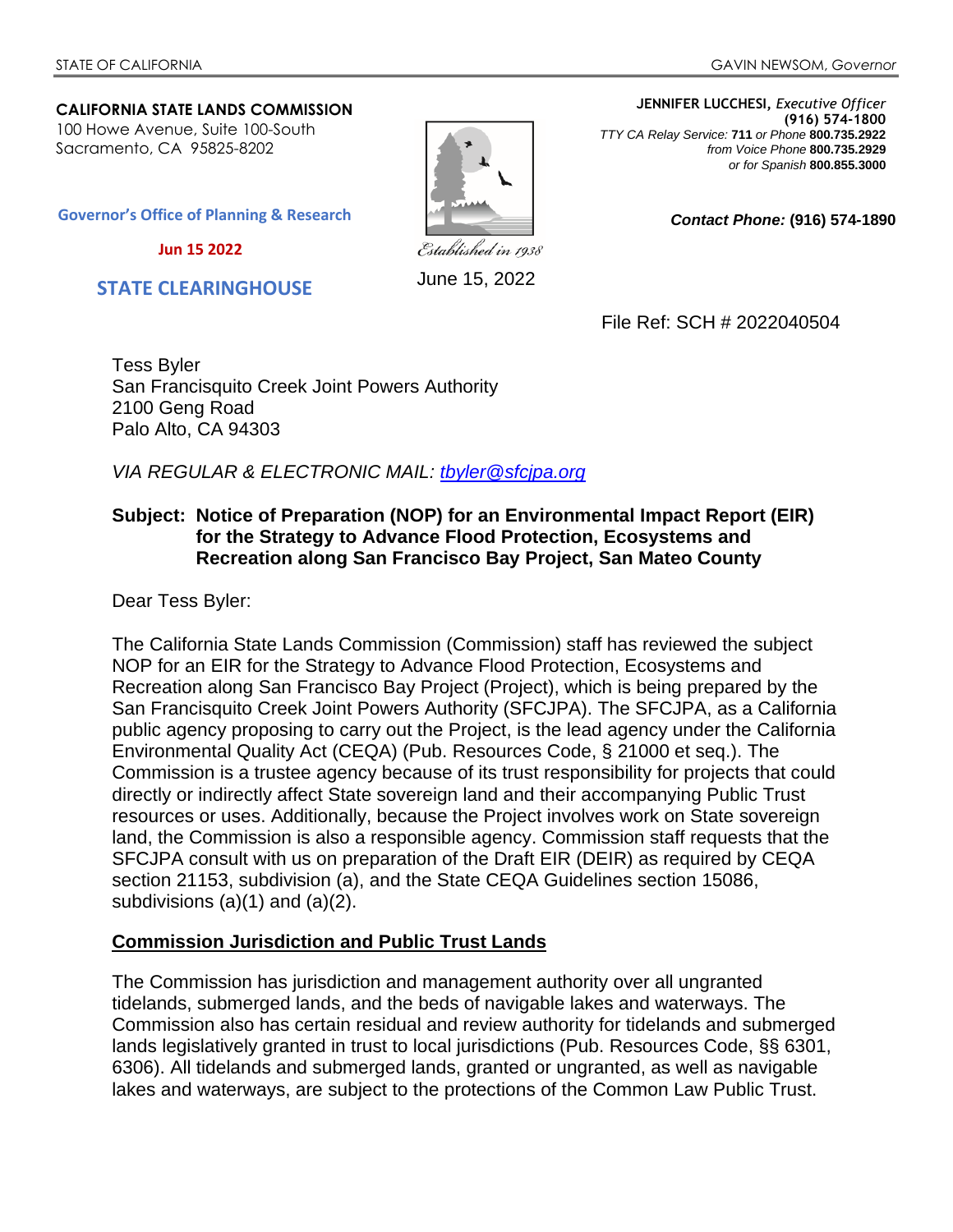As general background, the State of California acquired sovereign ownership of all tidelands and submerged lands and beds of navigable lakes and waterways upon its admission to the United States in 1850. The State holds these lands for the benefit of all people of the State for statewide Public Trust purposes, which include but are not limited to waterborne commerce, navigation, fisheries, water-related recreation, habitat preservation, and open space. On tidal waterways, the State's sovereign fee ownership extends landward to the ordinary high-water mark as generally indicated by the mean high tide line (MHTL), except for areas of fill or artificial accretion or where the boundary has been fixed by agreement or a court. On navigable non-tidal waterways, including lakes, the State holds fee ownership of the bed of the waterway landward to the ordinary low water mark and a Public Trust easement landward to the ordinary highwater mark, except where the boundary has been fixed by agreement or a court. Such boundaries may not be readily apparent from present day site inspections.

After review of the information contained in the NOP and our in-house records, Commission staff has determined that portions of the Project area will include Stateowned sovereign land under the jurisdiction of the Commission. Therefore, a lease from the Commission will be required for any portion of the Project encroaching on State sovereign land. Please contact George Asimakopoulos, Public Land Management Specialist (see contact information below), for further information on the extent of the Commission's jurisdiction and lease application requirements. The Commission has a lease in this vicinity with the U.S. Department of the Interior, Fish and Wildlife Service including Ravenswood Slough. On August 20, 1981, the Commission authorized a General Lease – Public Agency Use, Lease No. PRC 6045.9, for the operation, management, protection, and maintenance of State sovereign land to be used in conjunction with the San Francisco Bay National Wildlife Refuge, which encompasses refuge areas in Alameda, San Mateo, and Santa Clara counties. The lease will expire August 31, 2047. The Commission has a lease in the vicinity of Flood Slough with the Menlo Park Sanitary District. On December 20, 1979, the Commission amended a Permit – Public Agency Use, No. PRC 5468.9, for the construction and maintenance of a sanitary pumping station. This lease will expire on May 31, 2044. The Project area may contain other leases or existing facilities.

# **Project Description**

The Project will provide resiliency to coastal flooding and sea level rise in East Palo Alto and Menlo Park as well as habitat and recreation improvements. The SFCJPA is collaborating with the South Bay Salt Ponds Restoration Project to restore former salt production ponds, Pond R1 and Pond R2, located in the Ravenswood Complex, as part of the Project. The Project will construct levees, floodwalls, and other flood protection features necessary to enable the restoration of tidal action to these ponds. The Project also proposes to increase the diversity of habitat by building tidal salt marsh-upland transition zone habitat (transition zone habitat) on the bayward slope of appropriate segments of the levee adjacent to existing and/or restored tidal salt marsh. In addition, the Project proposes to enhance recreational access to the shoreline by creating new sections of the Bay Trail and by placing existing sections of the Bay Trail atop new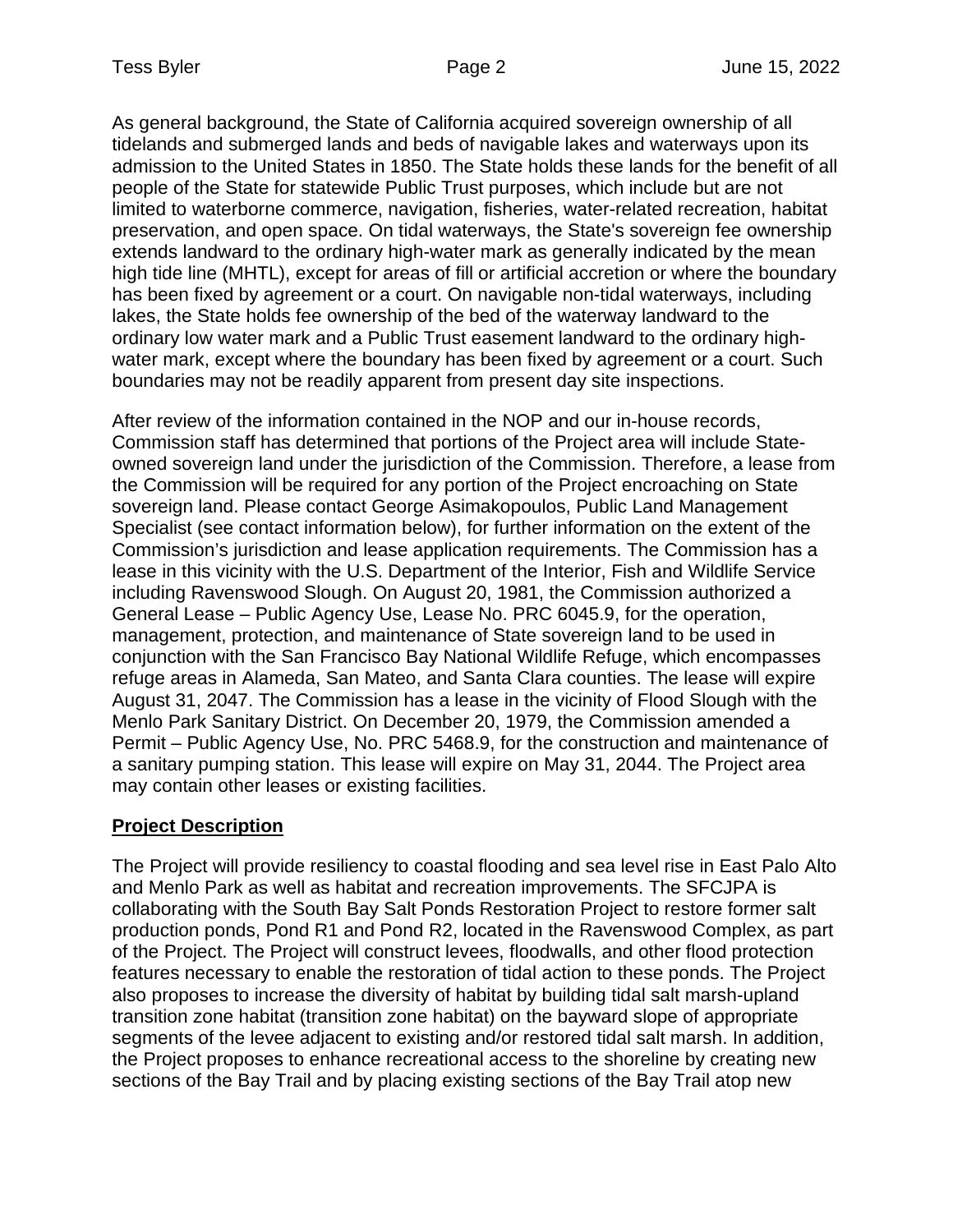levees where they will be less susceptible to flooding. Consistent with CEQA, the Project EIR will contain both project-level and program-level evaluations.

### **Environmental Review**

Commission staff requests that the consider the following comments when preparing the DEIR.

### General Comments

- 1. Project Description: A thorough and complete Project Description should be included in the DEIR in order to facilitate meaningful environmental review of potential impacts, mitigation measures, and alternatives. The Project Description should be as precise as possible in describing the details of all allowable activities (e.g., types of equipment or methods that may be used, maximum area of impact or volume of sediment removed or disturbed, seasonal work windows, locations for material disposal, construction schedule and staging areas, etc.), as well as the details of the timing and length of activities. Thorough descriptions will facilitate Commission staff's determination of the extent and locations of its leasing jurisdiction, make for a more robust analysis of the work that may be performed, and minimize the potential for subsequent environmental analysis to be required. Please be as specific as possible regarding all proposed work within the Commission's jurisdiction waterward of the MHTL and all other land under Commission jurisdiction.
- 2. Permits and Approvals: Please update the Permits and Approvals table on page 11 of the NOP to state that a lease will be required from the Commission.

### Biological Resources

- 3. The DEIR should disclose and analyze all potentially significant effects on sensitive species and habitats in and around the Project area, including special-status wildlife, fish, and plants, and if appropriate, identify feasible mitigation measures to reduce those impacts. The SFCJPA should conduct queries of the California Department of Fish and Wildlife's (CDFW) California Natural Diversity Database and U.S. Fish and Wildlife Service's (USFWS) Special Status Species Database to identify any specialstatus plant or wildlife species that may occur in the Project area. The DEIR should also include a discussion of consultation with the CDFW, USFWS, and the National Oceanic and Atmospheric Administration's National Marine Fisheries Service (NMFS), including any recommended mitigation measures and potentially required permits identified by these agencies.
- 4. Construction Noise: The DEIR should also evaluate noise and vibration impacts on fish and birds from construction, restoration, or flood control activities in the water and levee systems. Mitigation measures could include species-specific work windows as defined by CDFW, USFWS, and NMFS. Again, staff recommends early consultation with these agencies to minimize the impacts of the Project on sensitive species.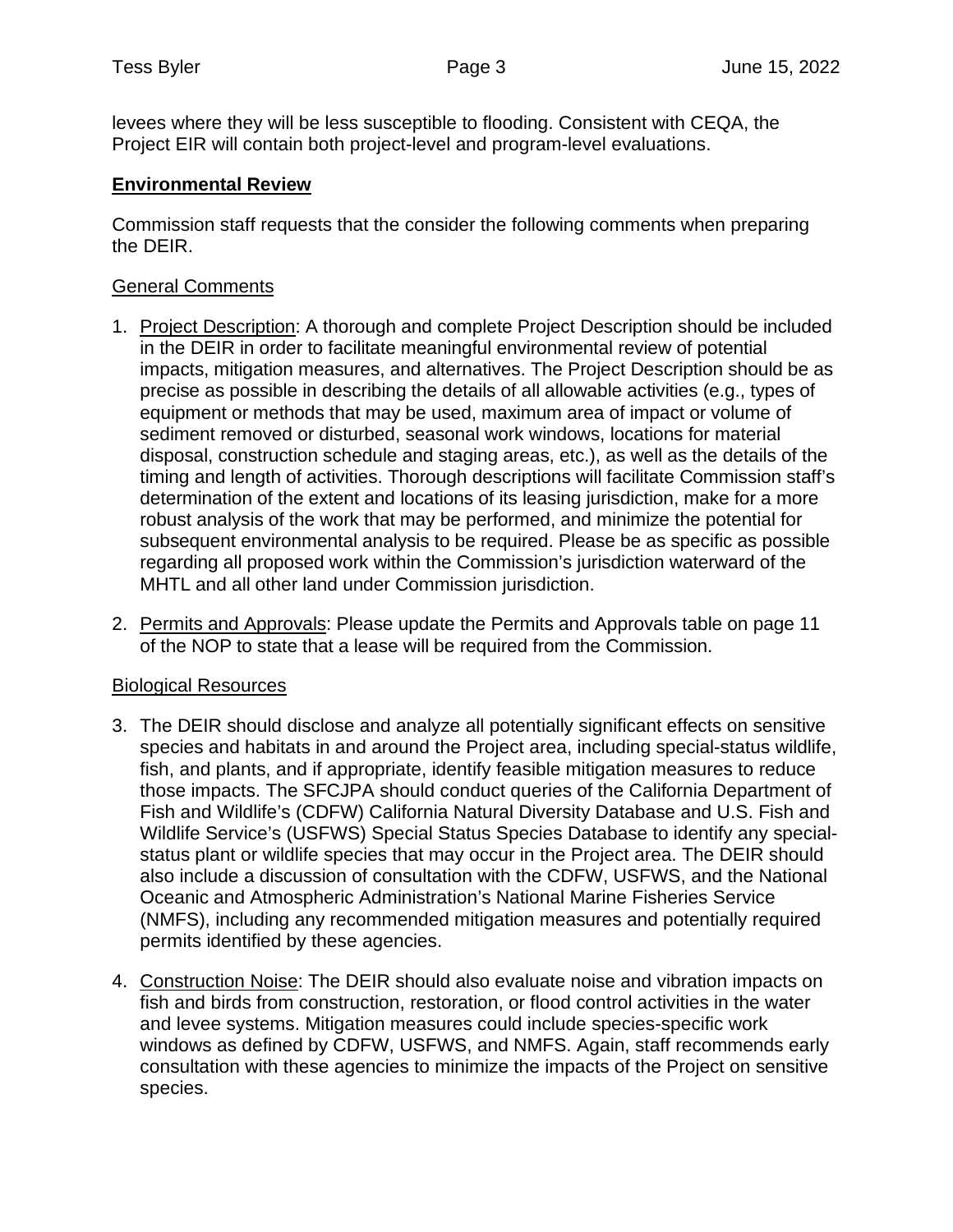# Cultural Resources

5. Title to Resources: The DEIR should also mention that the title to all archaeological sites and historic or cultural resources on or in the tide and submerged lands of California is vested in the State and under the jurisdiction of the California State Lands Commission (Pub. Resources Code, § 6313). Commission staff requests that the SFCJPA consult with Staff Attorney Jamie Garrett should any cultural resources on state lands be discovered during construction of the proposed Project. In addition, staff requests that the following statement be included in the DEIR's Mitigation and Monitoring Plan: "The final disposition of archaeological, historical, and paleontological resources recovered on State sovereign land under the jurisdiction of the California State Lands Commission must be approved by the Commission."

# Hydrology and Sea Level Rise

6. In the Environmental Setting section of the DEIR, please provide detail regarding the Project area's surface hydrology features and characteristics, groundwater characteristics, history of flood events and any known land uses and structures subject to flood hazards, and any flood zone designations for the Project area. In addition to Federal Emergency Management Agency standards for sea level rise with flood protection structures, identify all coastal adaptation plans applicable to the Project area and describe how the Project will implement the sea level rise goals and objectives of these plans. Describe how proposed construction activities with levees, flood walls, and other flood protection structures will be designed to withstand future projections of sea level rise and elevated groundwater levels and enhance resiliency to restored tidal areas. Describe proposed monitoring programs and adaptive management measures to achieve restoration and flood protection goals. Describe how flood protection structures will be designed for compatibility with existing tidal restoration and habitat management goals for the Project region and will avoid adverse impacts to adjacent properties.

# Recreation

7. Please provide a comprehensive description of existing recreational uses and public access to the Bay Trail and San Francisco Bay. Describe how proposed improvements to the Bay Trail will enhance public access to the Bay and uses with the trail, including protection from coastal flooding. Describe any restrictions or limitations on public access to the Project area during construction, and methods to provide notice and accommodations to the public prior to construction.

### **Alternatives**

8. In addition to describing mitigation measures that would avoid or reduce the potentially significant impacts of the Project, the SFCJPA should identify and analyze a range of reasonable alternatives to the proposed Project that would attain most of the Project objectives while avoiding or reducing one or more of the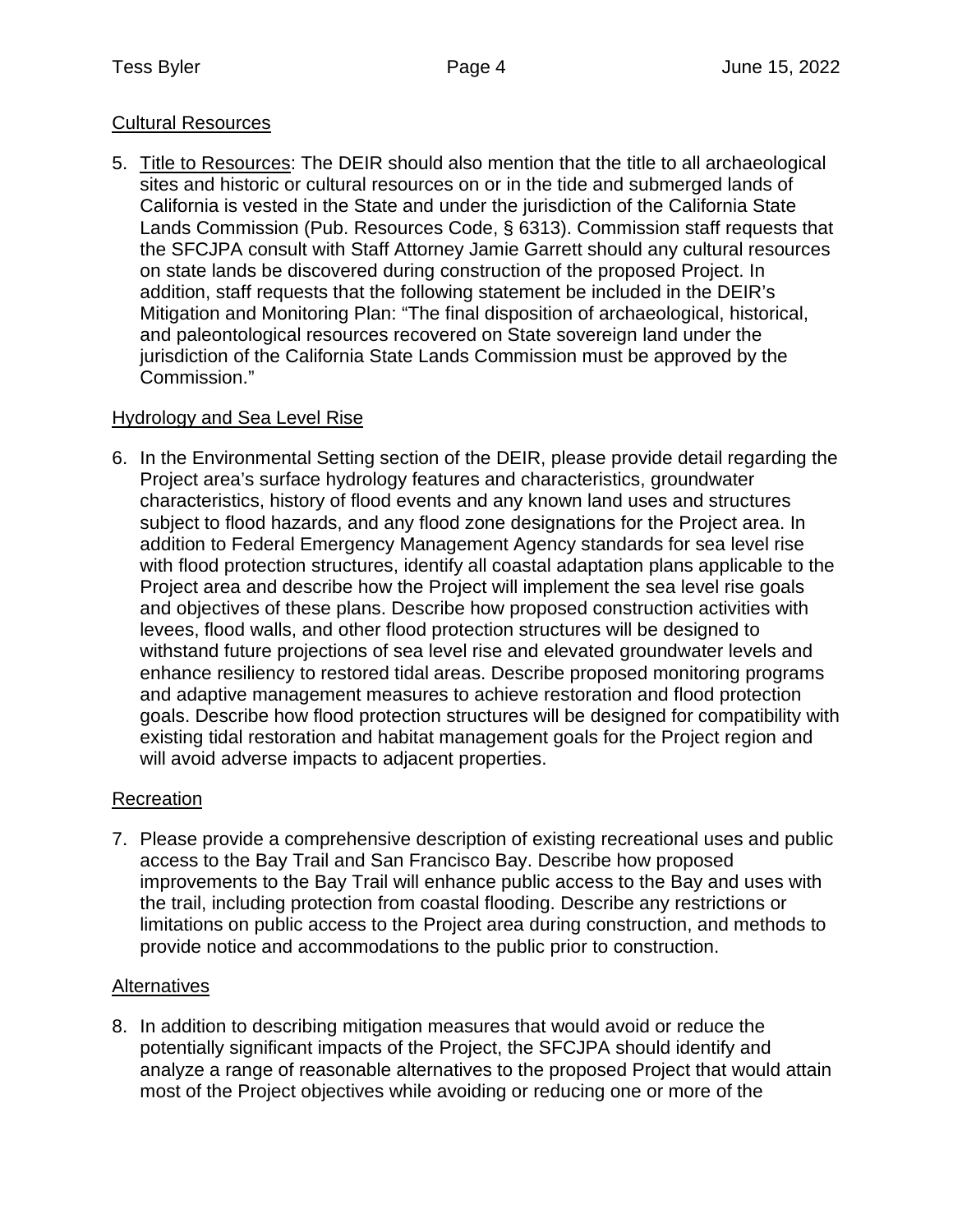potentially significant impacts. (State CEQA Guidelines § 15126.6.) Alternatives to construction methods, materials, and access should be considered that minimize impacts to public use of the Bay Trail.

### Environmental Justice

9. Environmental justice is defined by California law as "the fair treatment and meaningful involvement of people of all races, cultures, and incomes with respect to the development, adoption, implementation, and enforcement of environmental laws, regulations, and policies." (Gov. Code § 65040.12) This definition is consistent with the Public Trust Doctrine's principle that management of trust lands is for the benefit of all people.

The Commission adopted an updated Environmental Justice Policy and Implementation Blueprint in December 2018 to ensure that environmental iustice is an essential consideration in the agency's processes, decisions, and programs. The twelve goals outlined in the Policy reflect an urgent need to address the inequities of the past, so they do not continue. Through its policy, the Commission reaffirms its commitment to an informed and open process in which all people are treated equitably and with dignity, and in which its decisions are tempered by environmental justice considerations.

Although not legally required in a CEQA document, Commission staff suggests that the SFCJPA include a section describing the environmental justice community outreach and engagement undertaken in developing the DEIR and the results of such outreach. The California Office of Environmental Health Hazard Assessment developed the CalEnviroScreen mapping tool to assist agencies with locating census tracts near proposed projects and identifying the environmental burdens, should there be any, that disproportionately impact those communities. Environmental justice communities often lack access to the decision-making process and experience barriers to becoming involved in that process. It is crucial that these communities are consulted as early as possible in the project planning process. Commission staff strongly recommends using the CalEnviroScreen tool and then, as applicable, reaching out through local community organizations, such as the California Environmental Justice Alliance. Engaging in early outreach will facilitate more equitable access for all community members. In this manner, the CEQA public comment process can improve and provide an opportunity for more members of the public to provide input related to environmental justice. Commission staff also recommends incorporating or addressing opportunities for community engagement in mitigation measures. Commission staff will review the environmental justice outreach and associated results as part of any future Commission action.

Thank you for the opportunity to comment on the NOP for the Project. As a trustee and responsible agency, the Commission requests that you consult with us on this Project and keep us advised of changes to the Project Description and all other important developments. Please send additional information on the Project to the Commission staff listed below as the DEIR is being prepared. Please refer questions concerning